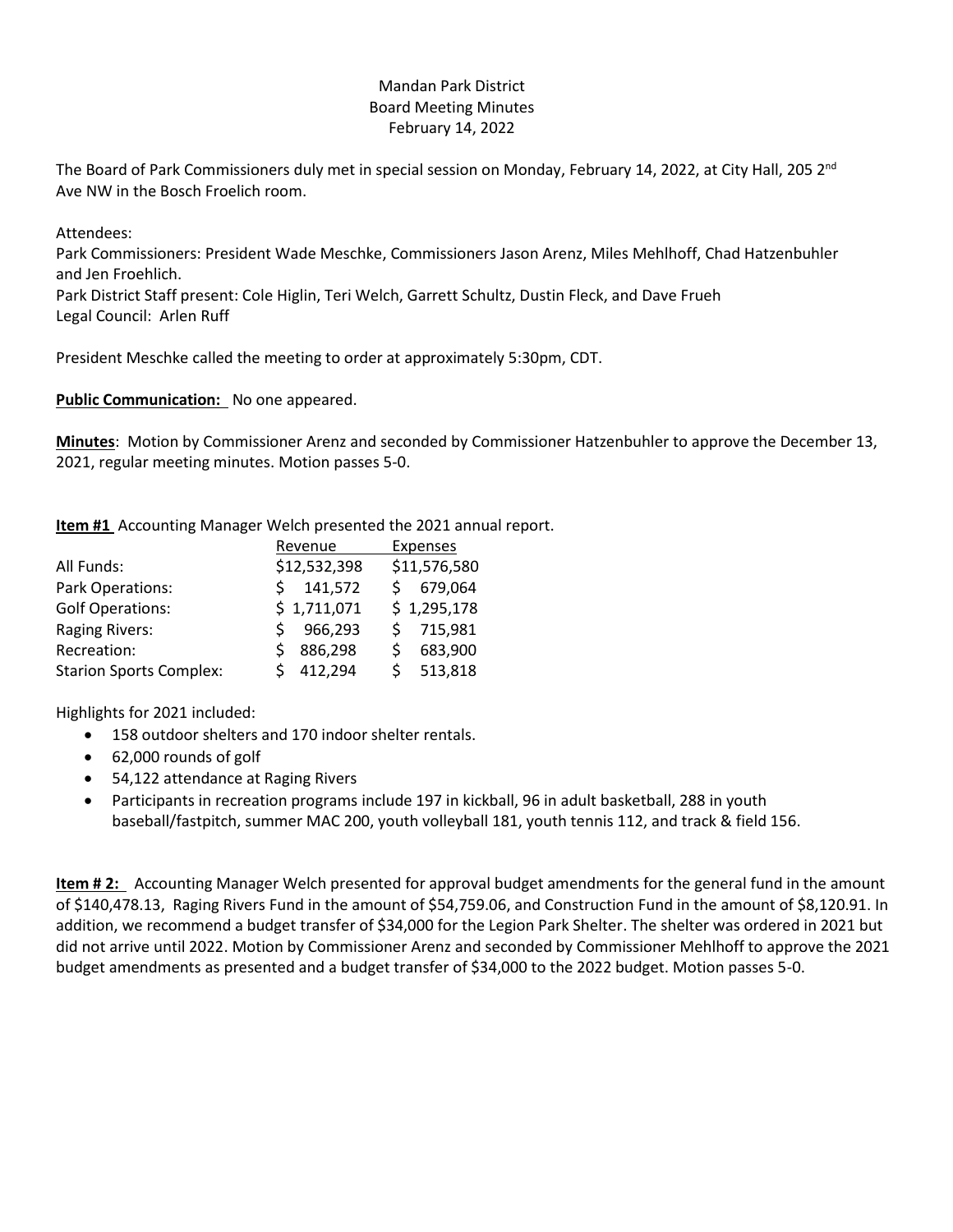**Item 3:** Director Higlin presented two matching grant applications. The committee is made up of Commissioner Froehlich, Kelly Thomas, Teri Welch, and Cole Higlin. The committee recommended the following:

- Custer District Health
	- o Breastfeeding Pod in the amount of \$3,972
- Lewis & Clark PTO
	- o Playground equipment in the amount of \$2,000.

Motion by Commissioner Arenz and seconded by Commissioner Hatzenbuhler to approve the matching grant requests as presented. Motion passes 5-0.

# **Item 4:**

- a) Rodeo Arena:
	- a. The project has a new bid date of March 10, 2022. We opened bids on February 3 and rejected the bids as bids came in higher than architectural estimates.
- b) Mandan Tennis Center:
	- a. Director Higlin stated that we are tracking expenses related directly and indirectly to the Mandan Tennis Center. The Park District is estimated to be assessed \$2.5 million for 16<sup>th</sup> Street improvements and the parking lot paving. We have allocated \$250,000 direct expenses to the Tennis Center. Brad Krogstad: KLJ Engineering presented a summary of the timeline. The first project is the sewer line in 16<sup>th</sup> Street which is a City of Mandan project. The grading project for  $16<sup>th</sup>$  Street, parking lot, and tennis center is the second contractor that we need to get completed. We are expecting a April 12 bid opening on  $16<sup>th</sup>$ Street improvements. By getting this street improvement started sooner, we can use the same contractor to install utilities completed by July 1 and parking lot completed by August 1. We are opening bids March 1 for the dome manufacturer to provide coordination of foundation and design of their structure. The second part of the contract is the actual construction of the dome structure including the HVAC equipment. We will hold the contract until we know where all the costs are regarding the entrance, so we know all of the costs prior to constructing the dome. May 25 bid opening on the exterior pickleball courts and landscaping. The cost estimates for the street improvement district are itemized by the street paving, lighting, utilities, and parking lot paving. We hope to present to City Commission on March 15 which itemizes the cost estimates for all parties involved in the project. The grading project cannot be assessing, so those costs will be a direct expense to the tennis center and park district. President Meschke asked about the large pile of dirt. Mr. Krogstad stated that we will reuse the existing dirt pile on the existing site. Director Higlin stated that we are tracking all expenses for the tennis center in comparison to  $16<sup>th</sup>$  Street, grading, utilities, and paving between the Mandan Tennis Center and the Park District. Motion by Commissioner Froehlich to approve KLJ for grading services in the amount of \$41,900, seconded by Commissioner Arenz. Motion passes.

#### c) Faris Field/Youth Complex:

- a. We interviewed four firms on January 20<sup>th</sup> from 10-2pm. The (4) firms are WSB, KLJ, Burian, and Moore. The committee recommended to hire KLG Engineering in the amount of \$9,500. Motion by Commissioner Arenz to approve KLJ for phase 1 in the amount of \$9,500, seconded by Commissioner Froehlich. Motion passes.
- b. Selection Committee Members:
	- i. Commissioner Hatzenbuhler
	- ii. Damian Huettl; Mandan Baseball
	- iii. Nate Miller; Girls Fastpitch
	- iv. Dave Frueh; Rec/Facilities Manager
	- v. Dusting Fleck; Park Operations Manager
	- vi. Cole Higlin; Facilitate the interviews (non-voting)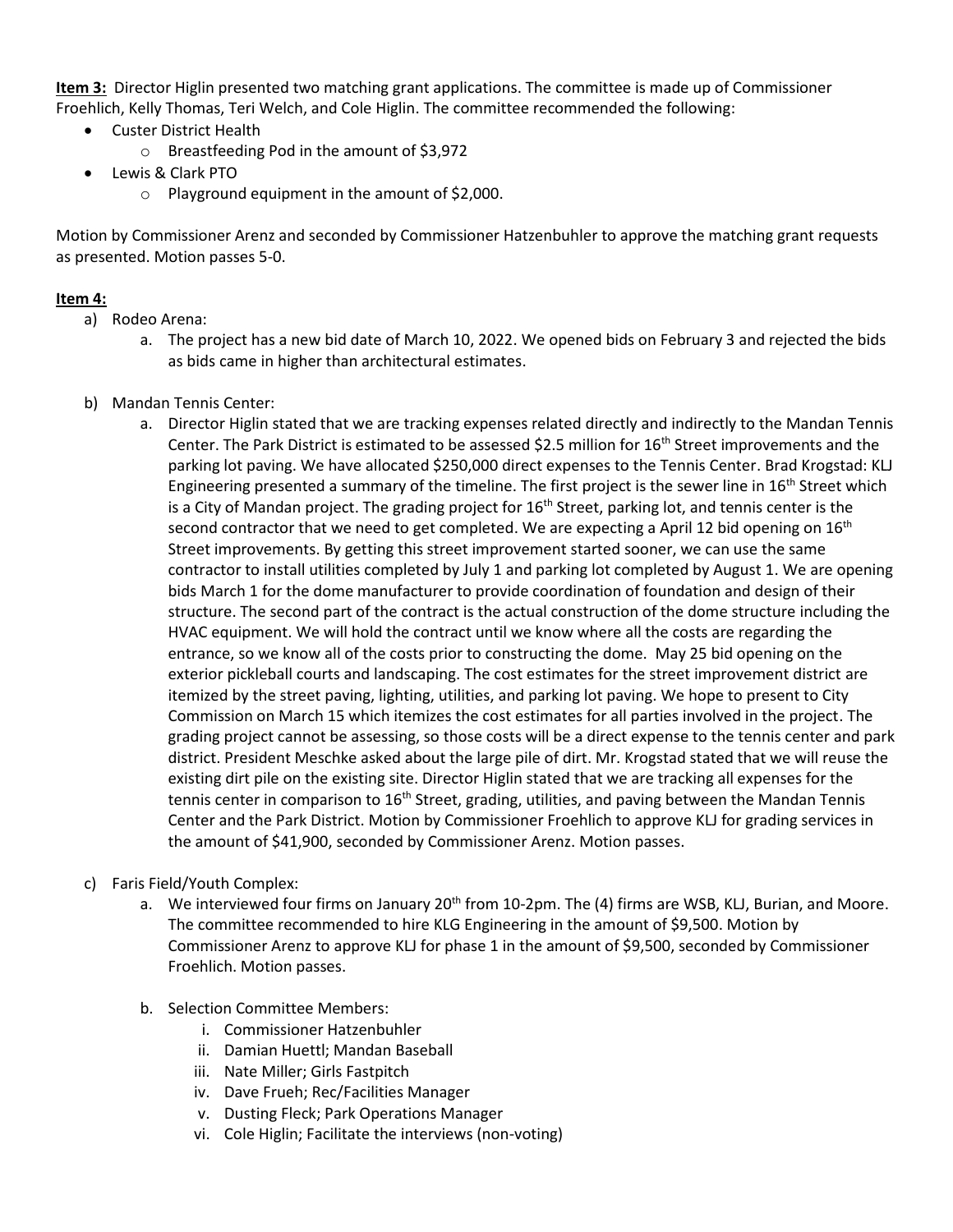- c. Phase 1 Preliminary Design
	- **The Owner is looking at the feasibility and construction costs to construct the following:**
	- **TWO fast pitch Agri lime/grass fields at former Faris Field.**
	- **Alternate for a third field.**
	- **Alternate for a synthetic turf field.**
	- Redesign the layout of fields 9 -12 at the youth baseball complex with option of lengthening the fields. Field improvements to include block dugouts and backstops and netting system to catch foul balls.
	- Alternate for a synthetic turf field on diamond 10, 11 and 12
	- **Phonolition of existing residence and new parking lot to the west of Memorial Ballpark** (referencing the McClelland property).
	- **New parking lot to the east of Faris Field with walkways to the fields.**
- E) Irrigation System Update:
	- The permit was submitted on February 14 and the 30-day completeness review take place. Once we get verbal approval, we will proceed to the technical review which is a 4-month process. We hope that we will get approval prior to the 4-month review to start the bidding process.

### D) SSC Locker Room Expansion:

 The Mandan Hockey Club has decided to wait on the project due to the preliminary cost estimates and the amount of fundraising required to make this project a reality. We will revisit the project later this fall or early spring of 2023.

**Item #5:** Director Higlin updated the board on the annual joint power's agreement meeting with Mandan Public Schools. Discussions were held on the future of the current high school site, land dedication for the All-Seasons Arena to include parking since the building sits on school property. Park District staff also need to included parking for the All-Seasons Arena. The school district showed 3-D renderings of the high school and Lakewood Elementary. Park District has expressed interest in having an afterschool program at Lakewood Elementary.

**Item #6:** Director Higlin presented bid summary of district wide security cameras, keyless door access, and alarm systems. The Park District received three bids; AVI Systems was the lowest bidder in the amount of \$79,013.97. Director Higlin stated that we budgeted \$100,000 for the improvement and will update the data control room which houses the entire park district internet and server controls for \$15,000.

#### **Item # 7:** Commissioner/Staff Reports: No report.

Motion by Commissioner Arenz and seconded by Commissioner Mehlhoff to approve the monthly bills. Motion passes 5- 0.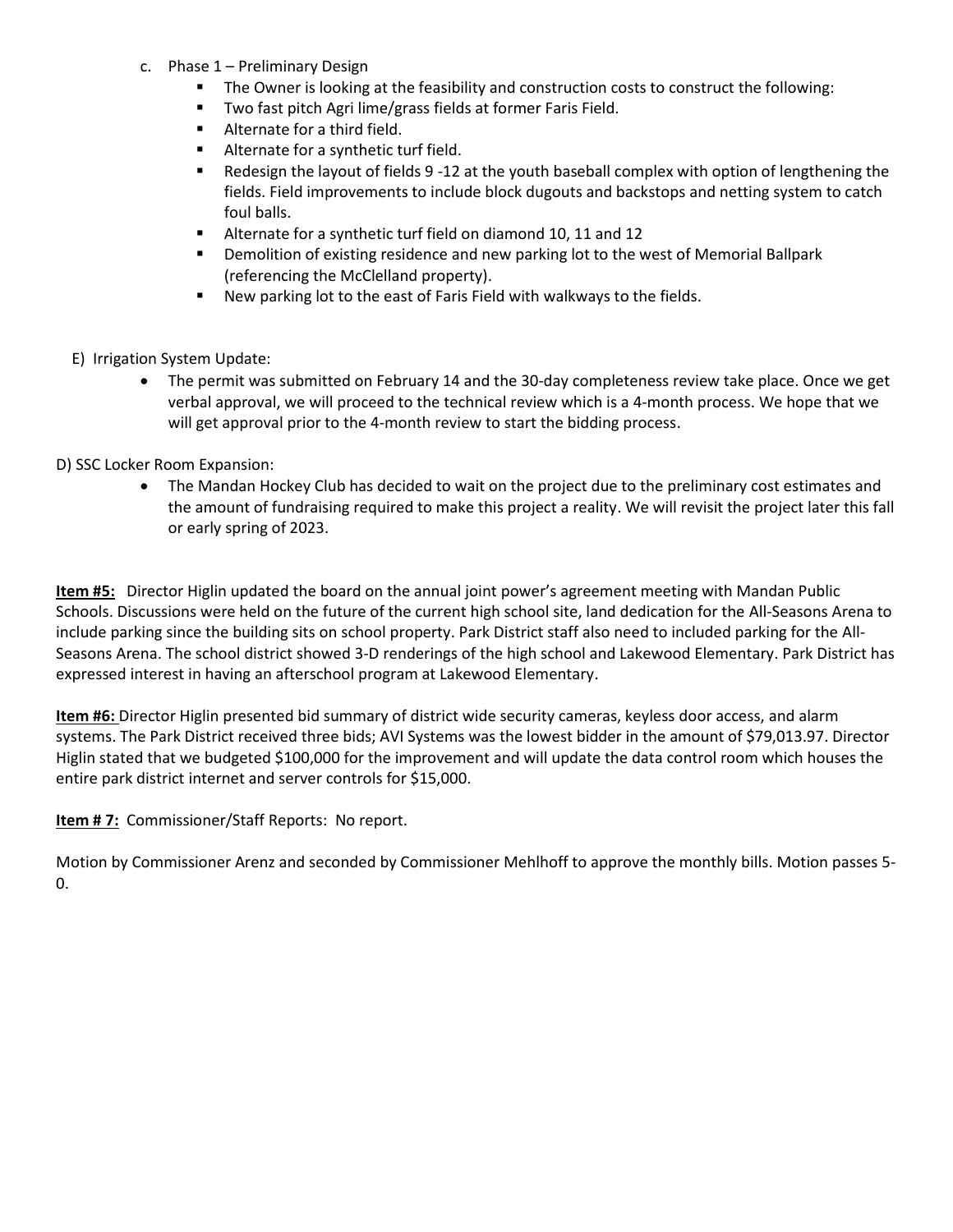# **Check Summary Register**

|       | Name                               | <b>Check Date</b>               | <b>Check Amt</b> |                                                    |
|-------|------------------------------------|---------------------------------|------------------|----------------------------------------------------|
|       | <b>11000 STARION FINANCIAL</b>     |                                 |                  |                                                    |
| 44115 | <b>ANYTHING WEATHER</b>            | 2/15/2022                       |                  | \$4,999.00 ISTRIKE LIGHTNING SIREN SYSTEM RR       |
| 44116 | BARTH, DALE                        | 2/15/2022                       |                  | \$20.00 JAN CELL PHONE REIMBURSEMENT-              |
| 44117 | <b>BOWERS EXCAVATING, LLC</b>      | 2/15/2022                       |                  | \$39,672.00 BB/SB IRRIGATION PROJECT               |
| 44118 | <b>BURIAN &amp; ASSOCIATES LLC</b> | 2/15/2022                       |                  | \$8,210.00 CITY WATER CONNECTION-IRRIGATION        |
| 44119 | CENTRAL MECHANICAL IN              | 2/15/2022                       |                  | \$581.89 SERVICE CALL SSC                          |
| 44120 | CHI ST ALEXIUS HEALTH              | 2/15/2022                       |                  | \$250.00 4TH QTR EAP FEES                          |
| 44121 | <b>CITY OF MANDAN</b>              | 2/15/2022                       |                  | \$1,380.60 FUEL DEC - PARKS                        |
| 44122 | <b>COLLIERS SECURITIES LLC</b>     | 2/15/2022                       |                  | \$500.00 CONTINUING DISCLOSURE FEES - ADMIN        |
| 44123 | DAKOTA PLAYGROUND                  | 2/15/2022                       |                  | \$33,907.00 LEGION PARK SHELTER                    |
| 44124 | DAKOTA STAR GYMNASTICS             | 2/15/2022                       |                  | \$502.99 JAN HEALTH INSURANCE                      |
| 44125 | <b>FARSTAD OIL INC</b>             | 2/15/2022                       |                  | \$2,236.06 PROPANE PW                              |
| 44126 | FRUEH, DAVE                        | 2/15/2022                       |                  | \$70.20 JANUARY MILEAGE REIMBURSEMENT-REC          |
| 44127 | INDEPENDENT TELEPHONE              | 2/15/2022                       |                  | \$7,500.03 DATA ROOM ADMIN BLDG CLEAN UP-          |
| 44128 | JOHS, CASEY                        | 2/15/2022                       |                  | \$69.20 JANUARY MILEAGE REIMBURSEMENT-REC          |
| 44129 | <b>KLJ ENGINEERING LLC</b>         | 2/15/2022                       |                  | \$7,900.00 PRELIM DESIGN - MANDAN TENNIS           |
| 44130 | <b>KRUCKENBERG, ARVID</b>          | 2/15/2022                       |                  | \$100.00 EAGLES PARK MULTIPURPOSE BUILDING         |
| 44131 | <b>MANDAN PUBLIC SCHOOLS</b>       | 2/15/2022                       |                  | \$21,469.18 JOINT FACILITIES 2021 50/50 COST SHARE |
| 44132 | <b>MANN SIGNS INC</b>              | 2/15/2022                       |                  | \$150.00 MARATHON LOGO REPLACEMENT SSC             |
| 44133 | NORTH DAKOTA LEAGUE OF             | 2/15/2022                       |                  | \$802.00 PARK DUES - ADMIN                         |
| 44134 | NEUBERGER, TERRY                   | 2/15/2022                       |                  | \$400.00 JANUARY CLEANING - ADMIN                  |
| 44135 | <b>NORTHERN TROPHY &amp;</b>       | 2/15/2022                       |                  | \$1,199.30 WINTER DAZE T SHIRTS                    |
| 44136 | NRG TECHNOLOGY SERVICES            | 2/15/2022                       |                  | \$2,483.08 FEBRUARY I.T. SERVICES - ADMIN          |
| 44138 | <b>POWERHOUSE</b>                  | 2/15/2022                       |                  | \$70.00 WINTER ADULT VB REFUND LEAGUE              |
| 44139 | <b>R K ELECTRIC</b>                | 2/15/2022                       |                  | \$1,933.75 WAVE CONTROLLER RR                      |
| 44140 | <b>RED RIVER REFRIGERATION</b>     | 2/15/2022                       |                  | \$235.00 COMPRESSOR MAINTENANCE SSC                |
| 44141 | SAMMONS, CASEY                     | 2/15/2022                       |                  | \$24.70 JAN CELL PHONE REIMBURSEMENT -             |
| 44142 | <b>NICOLE SCHERR</b>               | 2/15/2022                       |                  | \$185.89 JAN MILEAGE REIMBURSEMENT - MAC           |
| 44143 | <b>GARRETT SCHULTZ</b>             | 2/15/2022                       |                  | \$40.00 NCTA MEALS REIMBURSEMENT - PW              |
| 44144 | SP&E                               | 2/15/2022                       |                  | \$930.00 CURTAIN DIVIDER MID-ANNUAL SERVICE        |
| 44145 | <b>STARION INSURANCE</b>           | 2/15/2022                       |                  | \$59,469.00 NDIRF ANNUAL RENEWAL - LIAB, AUTO,     |
| 44146 | <b>STEINS INC</b>                  | 2/15/2022                       |                  | \$1,116.96 CAN LINERS/CLEANERS SSC                 |
| 44147 | <b>TERRACON CONSULTANTS</b>        | 2/15/2022                       |                  | \$3,900.00 GEOTECHNICAL ENGINEERING - SSC          |
| 44148 | <b>BISMARCK TRIBUNE</b>            | 2/15/2022                       |                  | \$876.00 DCP RODEO RENOVATION AD                   |
| 44149 | THE CREATIVE TREATMENT             | 2/15/2022                       |                  | \$1,615.07 2022 VIDEO PRODUCTION SERVICES -        |
| 44150 | THOMAS, KELLY                      | 2/15/2022                       |                  | \$50.00 DEC CELL PHONE REIMBURSEMENT -             |
| 44151 | <b>WESTERENG, JOHN</b>             | 2/15/2022                       |                  | \$78.70 DEC CELL PHONE BILL REIMBURSEMENT -        |
|       |                                    | <b>Total Checks</b>             | \$204,927.60     |                                                    |
|       |                                    | Total Credit Cards \$ 10,836.13 |                  |                                                    |
|       |                                    | 02/04/22 Payroll \$ 64,475.35   |                  |                                                    |
|       |                                    | 02/18/22 Payroll                | \$64,517.05      |                                                    |

Motion to adjourn the meeting was at approximately 6:24pm. Motion made by Commissioner Mehlhoff and seconded by Commissioner Froehlich. Motion passes 5-0.

[Cole Higlin](https://adobefreeuserschannel.na1.documents.adobe.com/verifier?tx=CBJCHBCAABAAIymtEDxToQx4d10ro1TX9ojY1NBZUYST)

Cole Higlin Wade Meschke

\_\_\_\_\_\_\_\_\_\_\_\_\_\_\_\_\_\_\_\_\_\_\_\_ [\\_\\_\\_\\_\\_\\_\\_\\_\\_\\_\\_\\_\\_\\_\\_\\_\\_\\_\\_\\_\\_\\_\\_\\_\\_\\_\\_](https://secure.na1.adobesign.com/verifier?tx=CBJCHBCAABAAIymtEDxToQx4d10ro1TX9ojY1NBZUYST) Cole Higlin (Apr 15, 2022 10:02 CDT)

Clerk, Mandan Park District **President, Board of Park Commissioner** President, Board of Park Commissioner